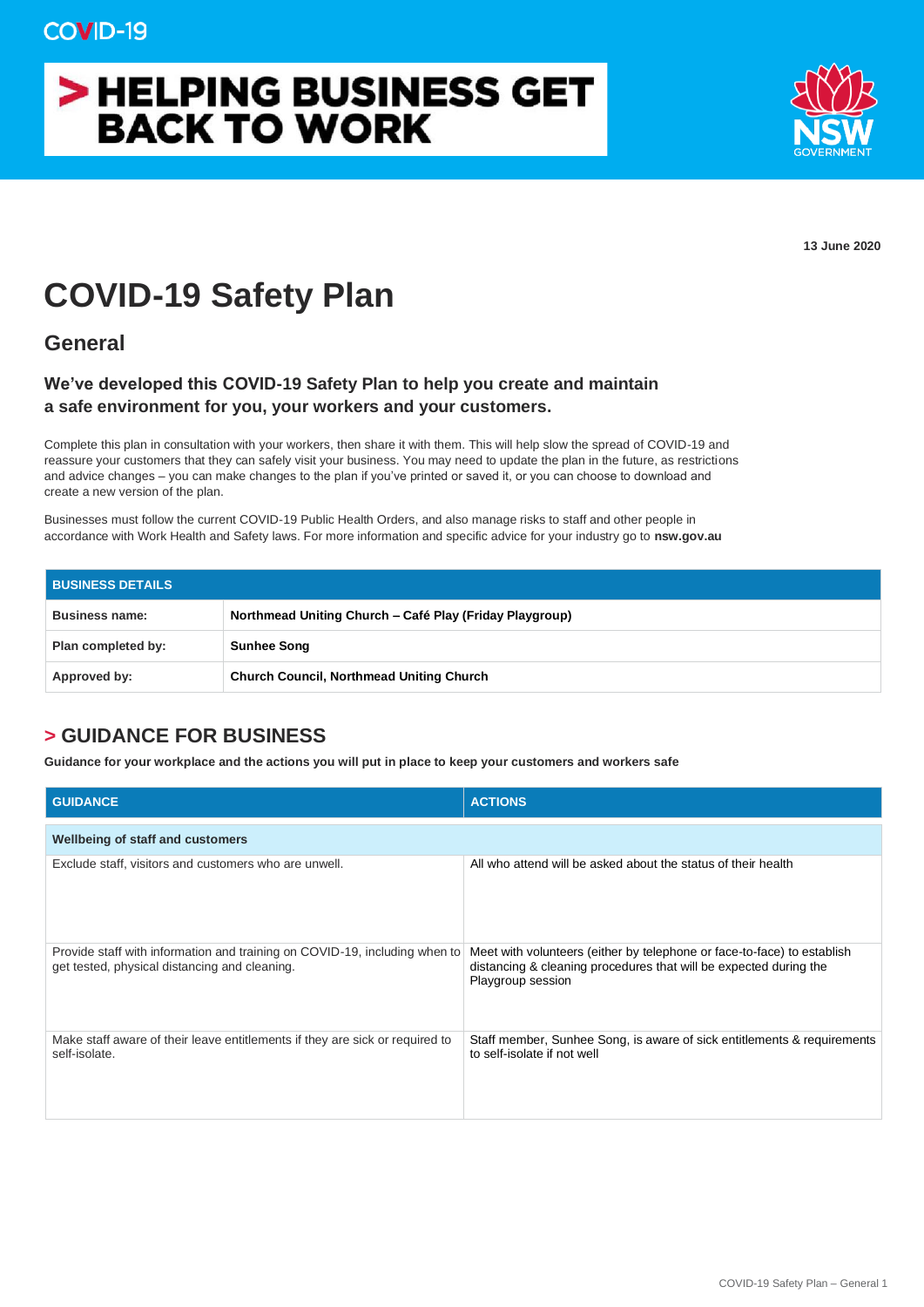| <b>REQUIREMENTS</b>                                                                                                                                                                                                                                                                                                                                                                                                                                                                         | <b>ACTIONS</b>                                                                                                                                                                                                                                                                                                                                                             |  |  |
|---------------------------------------------------------------------------------------------------------------------------------------------------------------------------------------------------------------------------------------------------------------------------------------------------------------------------------------------------------------------------------------------------------------------------------------------------------------------------------------------|----------------------------------------------------------------------------------------------------------------------------------------------------------------------------------------------------------------------------------------------------------------------------------------------------------------------------------------------------------------------------|--|--|
| <b>Wellbeing of staff and customers</b>                                                                                                                                                                                                                                                                                                                                                                                                                                                     |                                                                                                                                                                                                                                                                                                                                                                            |  |  |
| Display conditions of entry for any customers or visitors (website, social<br>media, entry points).                                                                                                                                                                                                                                                                                                                                                                                         | Signage to be displayed in appropriate places around the Hall including<br>conditions of entry for all participants                                                                                                                                                                                                                                                        |  |  |
| <b>Physical distancing</b>                                                                                                                                                                                                                                                                                                                                                                                                                                                                  |                                                                                                                                                                                                                                                                                                                                                                            |  |  |
| There are a number of businesses where there are restrictions on patron<br>numbers and the space required to have that number of people; check if<br>there are any restrictions on your business by visiting the NSW<br>Government website. If your business does not have any restrictions,<br>consider what measures could be put in place to avoid crowding and close<br>proximity where practicable.                                                                                    | Based on the size of the Hall, the maximum capacity (based on the 4<br>square metres requirements) per session is 38.<br>Volunteers will be assigned to work in specific areas to ensure crowding is<br>avoided & physical distancing is maintained.<br>Weather permitting, more use to be made of the outside play area to limit<br>the number of people inside the Hall. |  |  |
| Assign workers to specific workstations and minimise worker movement<br>between these stations, where reasonably practical. If not practical, clean<br>with detergent/disinfectant between use.                                                                                                                                                                                                                                                                                             | Volunteers will be assigned to work in specific areas of the Hall & where<br>practical, remain in their assigned area.<br>No more than 3 activities will be put out in the Hall at any one session to<br>minimise risk and to better manage physical distancing of carers &<br>volunteers.                                                                                 |  |  |
| Put plans and systems in place to monitor and control the numbers of<br>workers and customers on site at any given time to allow for physical<br>distancing.                                                                                                                                                                                                                                                                                                                                | Attendance roll checked at regular intervals to ensure maximum capacity<br>is not exceeded. Volunteers will be assigned to work in specific areas to<br>ensure crowding is avoided & physical distancing is maintained.<br>Weather permitting, more use to be made of the outside play area to limit<br>the number of people inside the Hall.                              |  |  |
| Use flexible working arrangements where possible, such as working from<br>home, early and late shifts to reduce peak periods.                                                                                                                                                                                                                                                                                                                                                               | Pre-register intention to attend session. Should indicated numbers exceed<br>Hall capacity, playgroup to be split into two sessions.<br>Session 1 - 9.30am to 10.30am<br>Session $2 - 11.00$ am to midday                                                                                                                                                                  |  |  |
| Consider barriers or other controls to ensure staff and visitors at<br>interaction points stay at a safe distance or are separated by a barrier<br>such as a sneeze guard at a service counter. If not practical, clean<br>regularly with detergent/disinfectant.                                                                                                                                                                                                                           | Ensure 1.5 metres physical distancing is maintained at registration desk.<br>Desk to be cleaned with disinfectant on a regular basis.                                                                                                                                                                                                                                      |  |  |
| Where reasonably practical, ensure staff maintain 1.5 metres physical<br>distancing at all times (including at meal breaks).                                                                                                                                                                                                                                                                                                                                                                | Families & volunteers to be always reminded of the need to maintain 1.5<br>metres physical distancing.                                                                                                                                                                                                                                                                     |  |  |
| Use telephone or video for essential meetings where practical.                                                                                                                                                                                                                                                                                                                                                                                                                              | Where appropriate, zoom meetings to continue                                                                                                                                                                                                                                                                                                                               |  |  |
| Review regular deliveries and request contactless delivery and invoicing<br>where practical.                                                                                                                                                                                                                                                                                                                                                                                                | No deliveries are received direct to the playgroup.                                                                                                                                                                                                                                                                                                                        |  |  |
| Consider signage near lifts and passenger travelators directing customers<br>and workers to maintain physical distancing wherever practical.                                                                                                                                                                                                                                                                                                                                                | Posters will be placed around the Hall in appropriate places.                                                                                                                                                                                                                                                                                                              |  |  |
| If staff or workers need to travel together in the same vehicle:<br>encourage passengers and drivers to spread out, using front<br>$\bullet$<br>and back seats<br>workers should only handle their own tools and bags where<br>$\bullet$<br>possible<br>have processes to clean the vehicle hand touch areas at the<br>٠<br>end of each shift with a detergent/disinfectant<br>encourage workers to set the air-conditioning to external airflow<br>rather than recirculation.<br>$\bullet$ | Staff, volunteers and participants either drive in their own cars or walk to<br>the playgroup site.                                                                                                                                                                                                                                                                        |  |  |